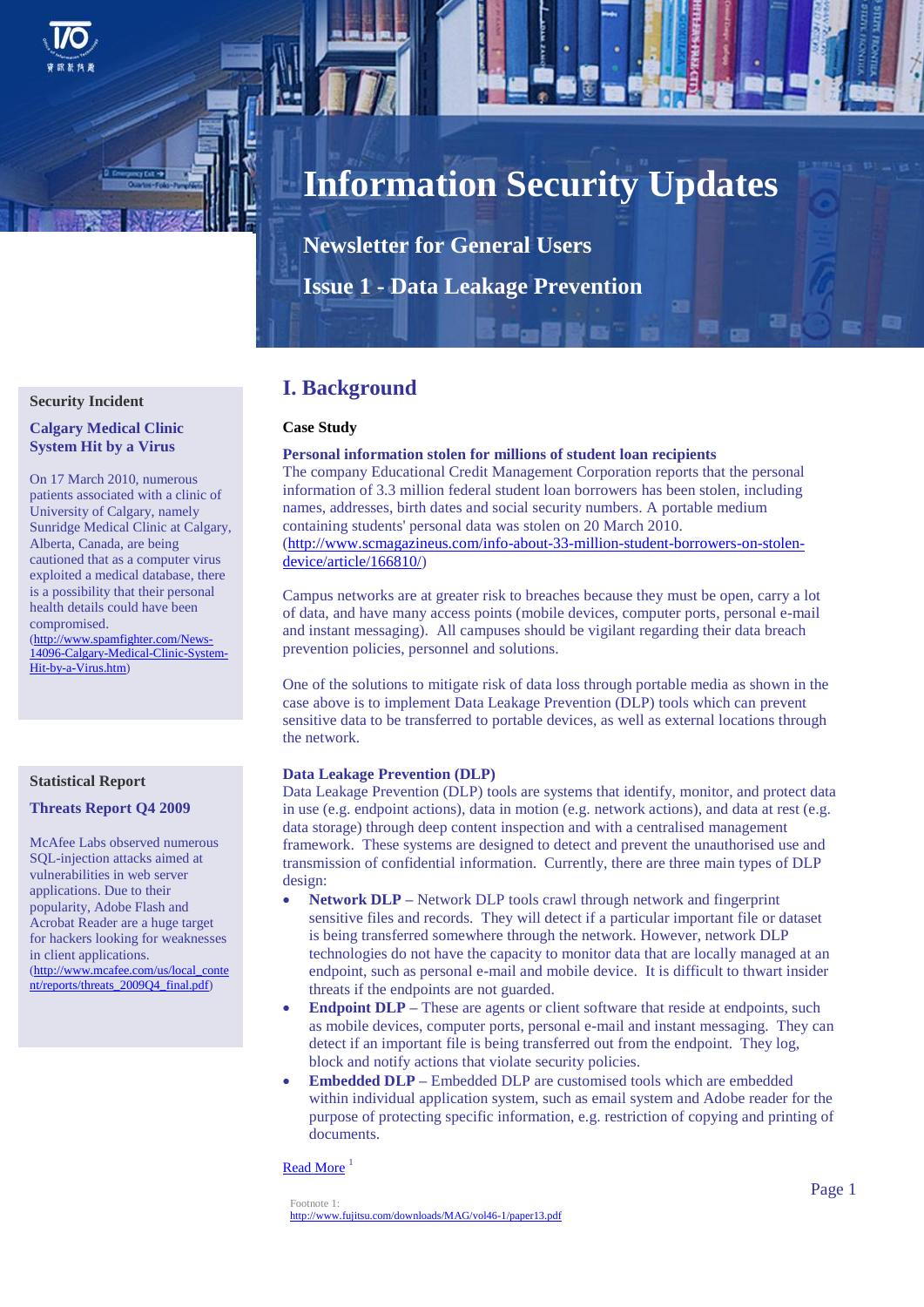## **Latest Updates**

## **OneLock Thwarts Data Leakage via USB Storage Devices**

The University of Hong Kong (HKU) is pleased to share a proven, practical and powerful solution – OneLock – to combat data leakage. It offers an unprecedented level of data protection for any off-the-shelf USB storage devices. (http://www.cecid.hku.hk/pressrelease\_

20100317\_OneLockThwartsDataLeaka ge.php)

# **Major Outbreak**

# **World Cup phishing**

The biggest event for sports fans around the world is the FIFA soccer World Cup. With the recent announcement of the final draw for the games that will take place in South Africa in June and July 2010, interest in the event and how to obtain tickets is now in full swing. Opportunistic cybercriminals have started distributing World Cup– themed phishing scams to trick fans out of their sensitive information. (http://www.spamfighter.com/News-12925-FNB-Warns-of-2010-FIFA-World-Cup-Phishing-Scam.htm)

# **II. General Users**

# **Roles and Responsibilities**

General users of the computer resources at campus have an important role to data leakage prevention. Being part of the campus network, all end users have the obligation to protect data in the campus network. Below are some good practises for managing information and data:

# **Good Practices for general users to prevent data leakage**

- 1 **Turn off unused Wireless Network** Disable the Wireless Network Interface Card when connection to the wireless network is not required. This will prevent attacks that are performed through the Wireless Network Interface Card.
- 2 **Encrypt your files** Make use of data encryption software such as WinZip (http://www.winzip.com/index.htm) as well as TrueCrypt [\(http://www.truecrypt.org/\)](http://www.truecrypt.org/) for file encryption. A strong key, created in line with the security policy, should be used for encryption when files are being transferred into removable media or through email. Encrypted USB storage device may be used for additional level of protection.
- 3 **Avoid sending sensitive data over Internet email** Use your campus email to send confidential information. Sending sensitive information over an Internet email may result in a copy of your sensitive data being stored or archived by a third-party server.
- 4 **Store your data on a secure network drive** Store your data on the server instead of the hard drive of your own laptop to prevent data leakage should you lose the laptop.
- 5 **Virus scan over files from external source** Scan the files you downloaded from the Internet, whether it is an email or an external storage device before you open or save the file. Virus scanning is important to prevent data leakage.
- 6 **Ensure proper security is enabled for computer** Be responsible for protecting the security of your computer. Loss or theft of a computer, USB storage device or even printer, is a common cause to the loss of important data.
- 7 **Do not leave your printed documents unattended** Remember to collect all the printed documents from the network printer and ensure all print jobs are completed when you leave.

# **Related Incident**

#### **Bogus Intranets Scam University Students**

Security Company (RSA) has detected a sudden rise in targeted attacks on US universities - particularly public state institutions - against internal websites used to serve students with services such as webmail. Such servers often contain personal data such as grades, names, addresses, and payment information. [\(http://www.cio.com/article/569964/Bogus\\_Intranets\\_Scam\\_University\\_Students\)](http://www.cio.com/article/569964/Bogus_Intranets_Scam_University_Students)